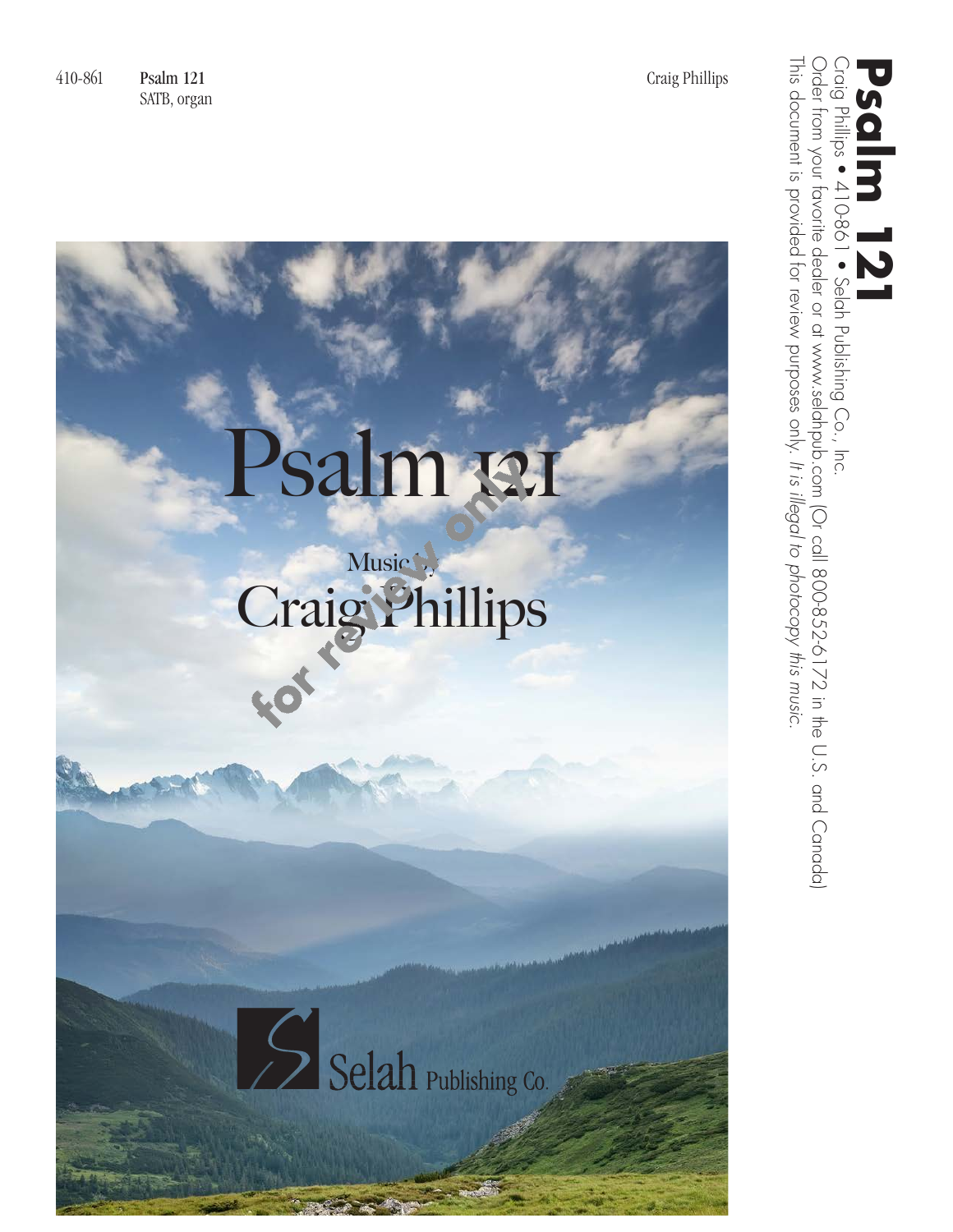

 Copyright © 2019 Selah Publishing Co., Inc. www.selahpub.com Printed in the U.S.A. on recycled paper. *It is illegal to photocopy this music.*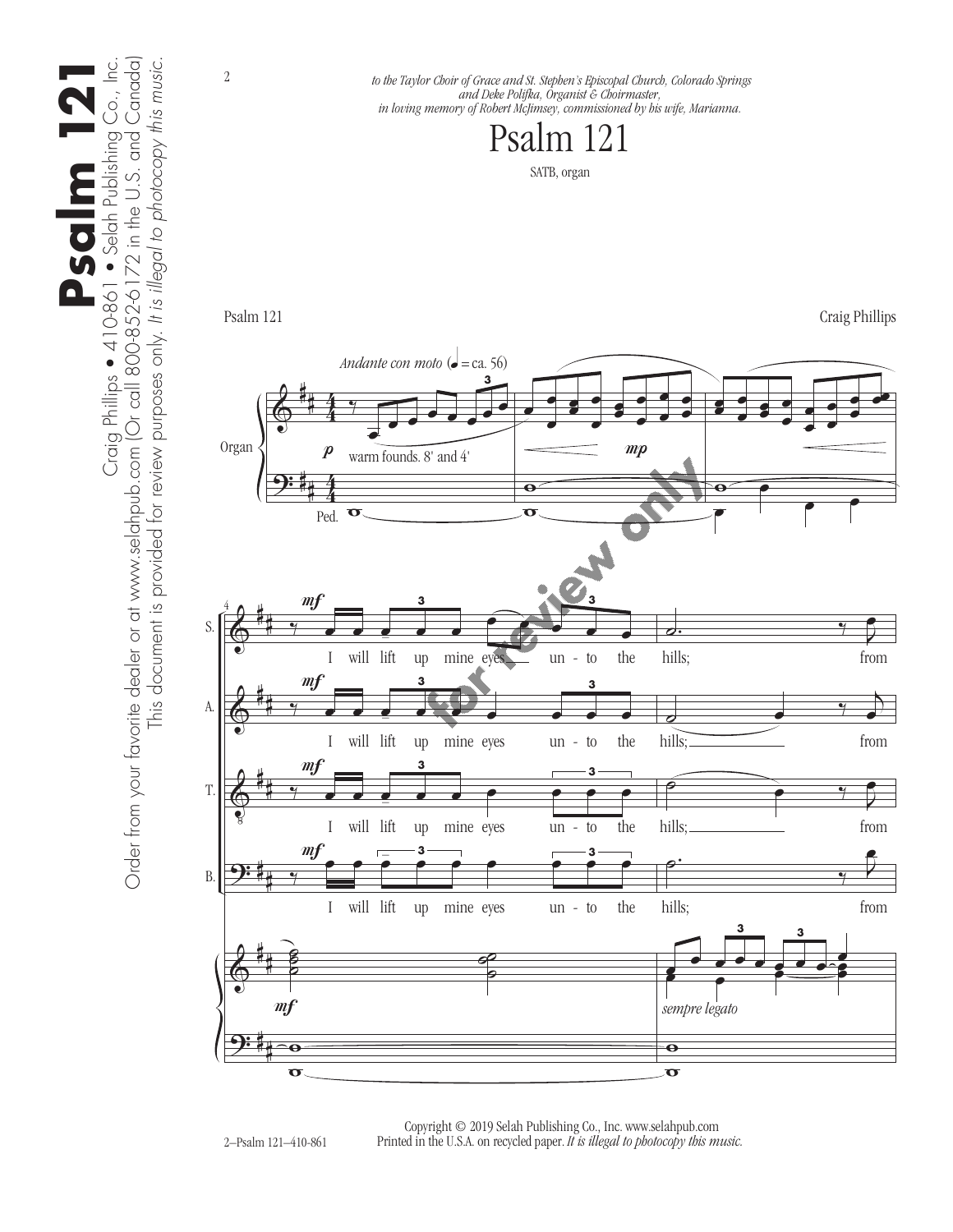

Craig Phillips • 410-861 • Selah Publishing Co., Inc.<br>Order from your favorite dealer or at www.selahpub.com (Or call 800-852-6172 in the U.S. and Canada)<br>This document is provided for review purposes only. It is illegal t This document is provided for review purposes only. It is illegal to photocopy this music. This document is provided for review purposes only. Order from your favorite dealer or at www.selahpub.com (Or call 800-852-6172 in the U.S. and Canada) Craig Phillips • 410-861 • Selah Publishing Co., Inc. **Psalm 121** *It is illegal to photocopy this music.*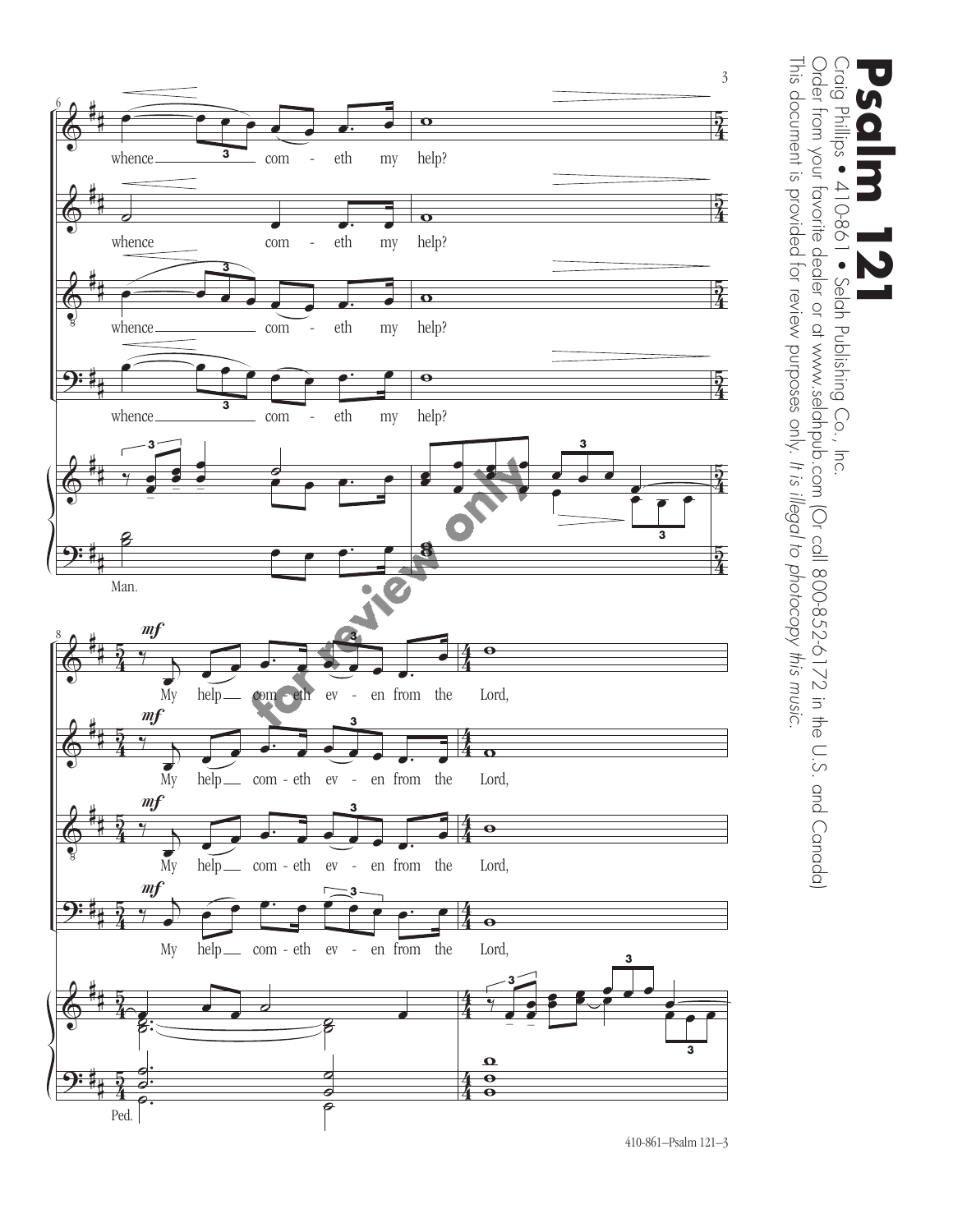

Craig Phillips • 410-861 • Selah Publishing Co., Inc. **Psalm 121**

Craig Phillips ● 410-861 ● Selah Publishing Co., Inc.<br>Order from your favorite dealer or at www.selahpub.com (Or call 800-852-6172 in the U.S. and Canada)<br>चा. - -This document is provided for review purposes only. It is illegal to photocopy this music. This document is provided for review purposes only. Order from your favorite dealer or at www.selahpub.com (Or call 800-852-6172 in the U.S. and Canada) • Selah Publishing Co., Inc. *It is illegal to photocopy this music.*